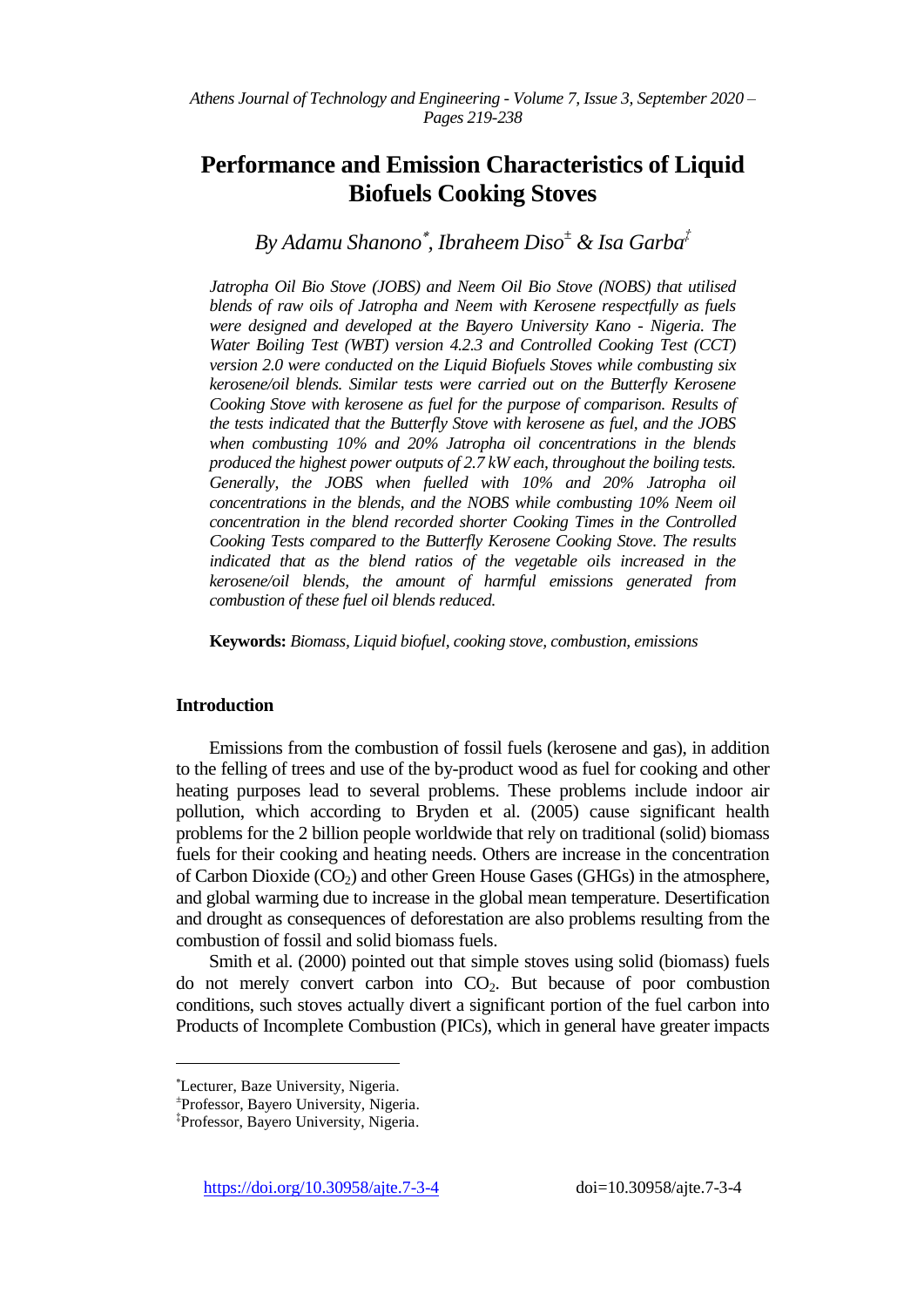on climate than  $CO<sub>2</sub>$ . Meanwhile Rehfuess (2006) noted that approximately half of the world"s population depend on burning solid fuels for cooking, boiling water and heating. In addition, the World Health Organisation (WHO) estimated that more than 1.5 million people prematurely die each year due to exposure to smoke and other pollutants from burning solid fuels.

Notwithstanding these stark reports on the consequences of burning solid fuels on people and the environment, majority of research studies carried out on cooking stoves have so far been concentrated on the utilisation of solid fuels in improved biomass cooking stoves. Olorunsola (1999) carried out the development and performance evaluation of a briquette-burning stove. The stove, which utilised corn-cob briquettes as fuel material is cylindrical in shape and consisted of three internal compartments namely; combustion chamber, storage chamber and airinlet chamber. Controlled Cooking Test was used to compare the fuel consumption rate and time spent in cooking with the stove and two other cooking stoves (Charcoal and Kerosene Stoves).

Obi et al. (2002) on the other hand, developed and tested the performance of the three burner wood-fired stove. A means of supplying secondary air to the multi-stage wood stove was incorporated, which also had an orifice that can be closed when the stove was not in use. Separate combustion chamber to control the mode of heat generation for even distribution to the cooking grills was also provided in the stove.

Ndirika (2002) also developed and evaluated the performance of charcoal fired cooking stoves. Three different sizes of cooking stoves, which utilised charcoal as source of fuel were designed and fabricated for domestic cooking of food by the rural communities.

The Household Rocket (solid biomass) stove is a well-insulated stove and was developed by Larry Winiarski and Aprovecho Research Center (ARC) of the United States of America (USA). The rocket stove technology has been available for 25 years and it was estimated that half a million rocket stoves might have been in use worldwide (Bryden et al. 2005). Philips prototype (solid biomass) fan stove that incorporated forced-air jets for better mixing of the flame, gases, and air was developed and manufactured by Philips Company of the Netherlands (Philips 2006). Household Karve gasifier (solid biomass) stove that also utilised secondary air, which passes over the top of the combustion chamber was developed by AD Karve of the Appropriate Rural Technology, India (Raj 2007). Berrueta et al. (2008) reported that the Interdisciplinary Group on Appropriate Rural technology (GIRA) and Center for Ecosystems Research (CECO) developed an efficient wood-burning cook stove called the "Patsari", which in Purhepecha language means "the one that keeps", referring to the fact that the device "keeps" (takes care of the users" health, environment and economy). In addition, pieces of charcoal were combusted in bowl-shaped combustion chamber in the Charcoal Jiko stove. Holes allow air to enter the combustion chamber zone from underneath the charcoal. The charcoal Jiko has been disseminated in many African countries (MacCarty et al. 2008).

Furthermore, the Ecostove by Charron (2005) had a chimney and a flat steel plate top for grilling foods or making tortillas. The vented Ecostove had been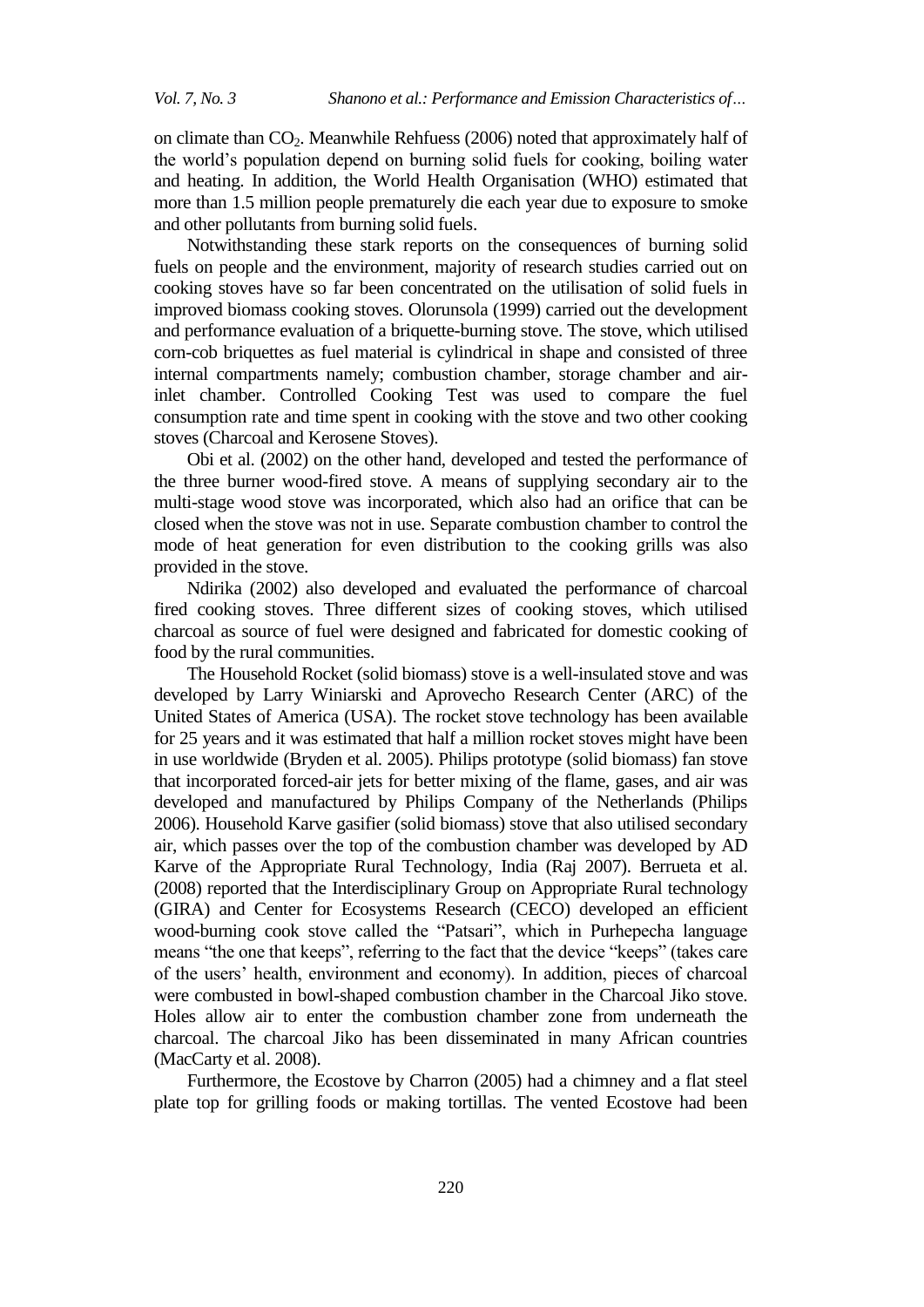shown to reduce indoor air pollution compared to unvented traditional wood fires. Similarly, ARC developed the World Food Programme (WFP) rocket stove for the United Nations (UN). Metal food containers were used as materials of construction. The combustion chamber was constructed from sheet metal and was surrounded by insulation such as wood ash, pumice or vermiculite. In addition, the Urban Community Development Association (UCODEA) Kampala (Uganda) charcoal stove had a metal body with a ceramic liner and grate to hold the hot charcoal. Two doors on the side near the bottom of the stove can be used to control the amount of air that flows up through the grate to the burning charcoal (Jetter and Kariher 2009).

Meanwhile, several research efforts were carried out on the scientific uses of liquid biofuels and their derivatives in petrol engines, diesel engines, and cooking stoves. The researchers that investigated their utilisation in cooking stoves adapted the existing kerosene cooking stoves in their research efforts. Sahu et al. (2005) investigated the performance and emissions characteristics of Pongamia oil kerosene blends used in commercial kerosene stoves (pressure pump and wick stoves). In addition, Khan et al. (2013) carried out experimental investigation on the effect of using various blends of ethanol and kerosene on the performance of kerosene wick stove. Moreover, Yadav and Jha (2013) carried out a case study on biofuel stove technology, which focused on utilising raw vegetable oil of jatropha seeds as fuel in a modified kerosene cooking stove.

Shanono et al. (2017) carried out the characterisation of neem and jatropha curcas oils with the purpose of obtaining data for the design of the Jatropha Oil Bio Stove (JOBS) and the Neem Oil Bio Stove (NOBS), which were subsequently fuelled with raw vegetable oils - based liquid biofuels. Therefore, this research work was on the performance and emission characteristics of the two liquid biofuels cooking stoves other than the traditional kerosene cooking stove.

It is noteworthy to state that Srivastava and Prasad (2000) much earlier observed that vegetable oils are widely available from a variety of sources, and they are renewable. As far as environmental considerations are concerned, unlike hydrocarbon-based fuels, the sulphur content of vegetable oils is close to zero and hence, the environmental damage caused by sulphuric acid is reduced. Moreover, vegetable oils take away more carbon dioxide from the atmosphere during their production than is added to it by their later combustion. Therefore, it alleviates the increasing carbon dioxide content of the atmosphere. The essence and substance of this observation and the reality of climate change (global warming), whose effect has been manifested on people and the environment, and which is being acerbated by the combustion of solid fuels in cooking stoves, necessitated the design of JOBS and NOBS for the combustion of vegetable oils based fuels for cooking and other domestic heating purposes.

The methodology behind this paper was the establishment of a benchmark from tests carried out with a butterfly kerosene cooking stove. This formed the base metric in determining the performances of the liquid biofuels cooking stoves and the level of emissions generated from their use. The quantitative data collection method was utilised during the tests and the strategies employed were experimentation, observations, and measurements. All the data generated thus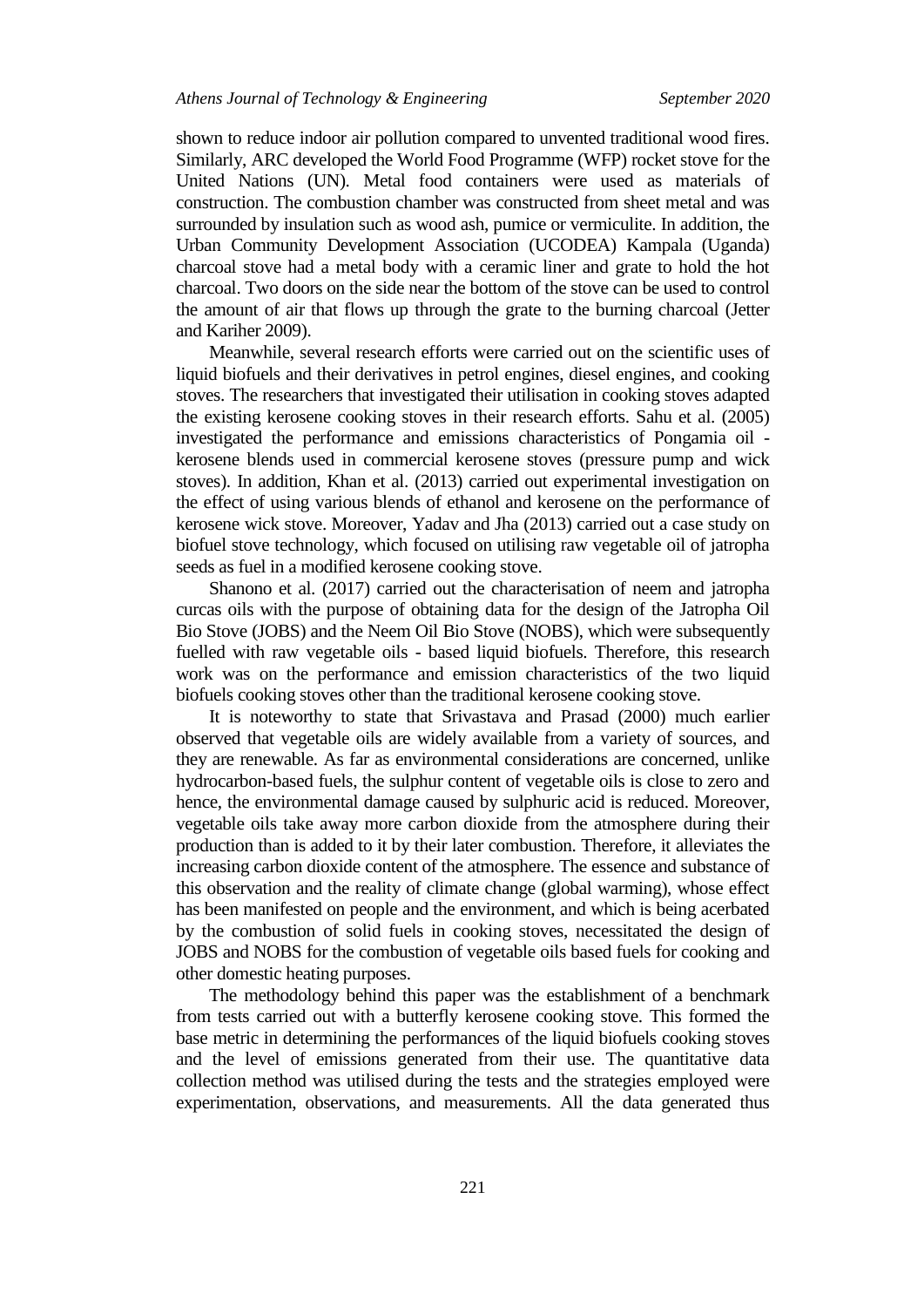were numeric and therefore, for each established base metric and the corresponding biofuel stove performance/emission, the quantitative univariate or bivariate comparative descriptive analyses were carried out in the discussion of the results.

# **Materials and Experimental Methods**

#### *Materials*

The experimental set-up for the WBT and CCT were similar except that in the WBTs, the pot was not covered in all the tests. In addition, the thermometer and emission analyser were not used in the CCTs. The set-up generally consisted of the system, equipment, and emission analyser.

System

The system includes the butterfly kerosene - cooking stove, and the jatropha oil and neem oil bio stoves as shown in Figure 1. Each of the stoves has its own fuel funnel.

**Figure 1.** *The Kerosene, Jatropha Oil, and Neem Oil Cooking Stoves*



Two cans containing 10 litres of clean water each, and two 6 litres capacity 236-millimetre diameter stainless steel pots with transparent covers were also part of the system as shown in Figure 2. This type of pot was chosen as the standard pot for this work because some of its features were adopted in the design process of the two Bio Stoves (e.g. the design of pots" supports and skirts). Among the types of cooking pots available in the market, it was this type of pot that sat perfectly into the pot supports of the butterfly kerosene stove, whose pot supports dimensions were also adopted in the design of the bio stoves. Meanwhile H.K. Jing Mei Da manufactured the cooking pots, though the country and date of manufacture were not indicated in the pots. When empty, each of the pots has a mass excluding the cover of 1,687.56g, a mass of 2,239.71g with the cover, and a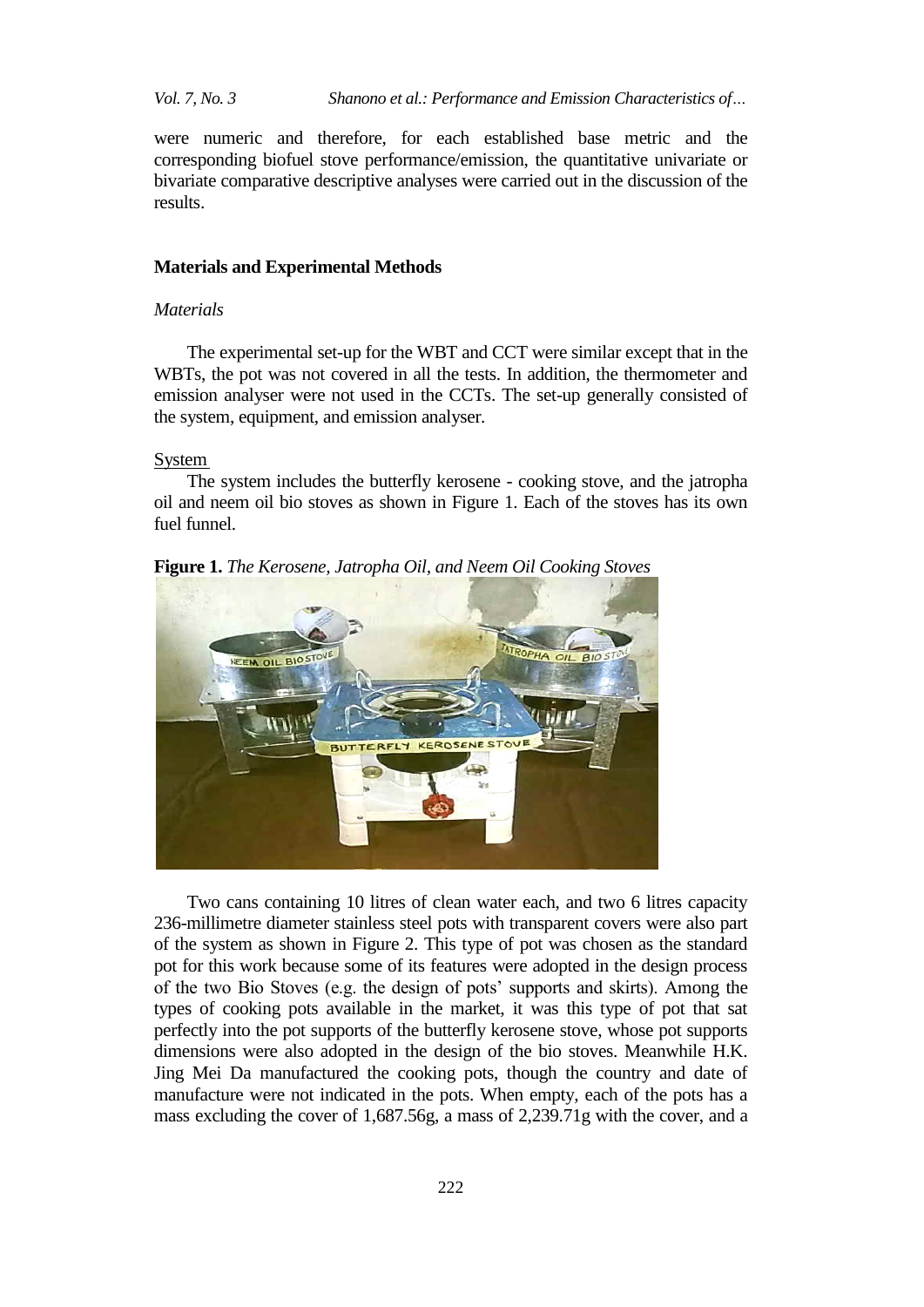total mass of 8,250g when filled to the brim with water including the cover. Stainless steel has low thermal diffusivity, which enables the standard pot to have superior heat retention capacity, and thus faster cooking process compared to aluminium cooking pot.

NATER ATEI

**Figure 2.** *Two 10 litres Water Containers and the Standard Cooking Pots*

Furthermore, the transparent cover makes the content of the pot visible during cooking. This feature can be appreciated considering that cooking procedure in Nigeria generally commence with boiling water in a pot with the cover in place. Therefore, during a cooking task the cook will know when the water inside the pot starts boiling without necessarily removing the pot's cover. In addition, the state of the food can easily be monitored during the simmering phase of the cooking task.

# Equipment

The equipment used during the tests includes a Technico Graduated Glass Beaker with 2,000 millilitre capacity and a 6,100g capacity Mettler Digital Weighing Equipment.



**Figure 3.** *Equipment Used During the Tests*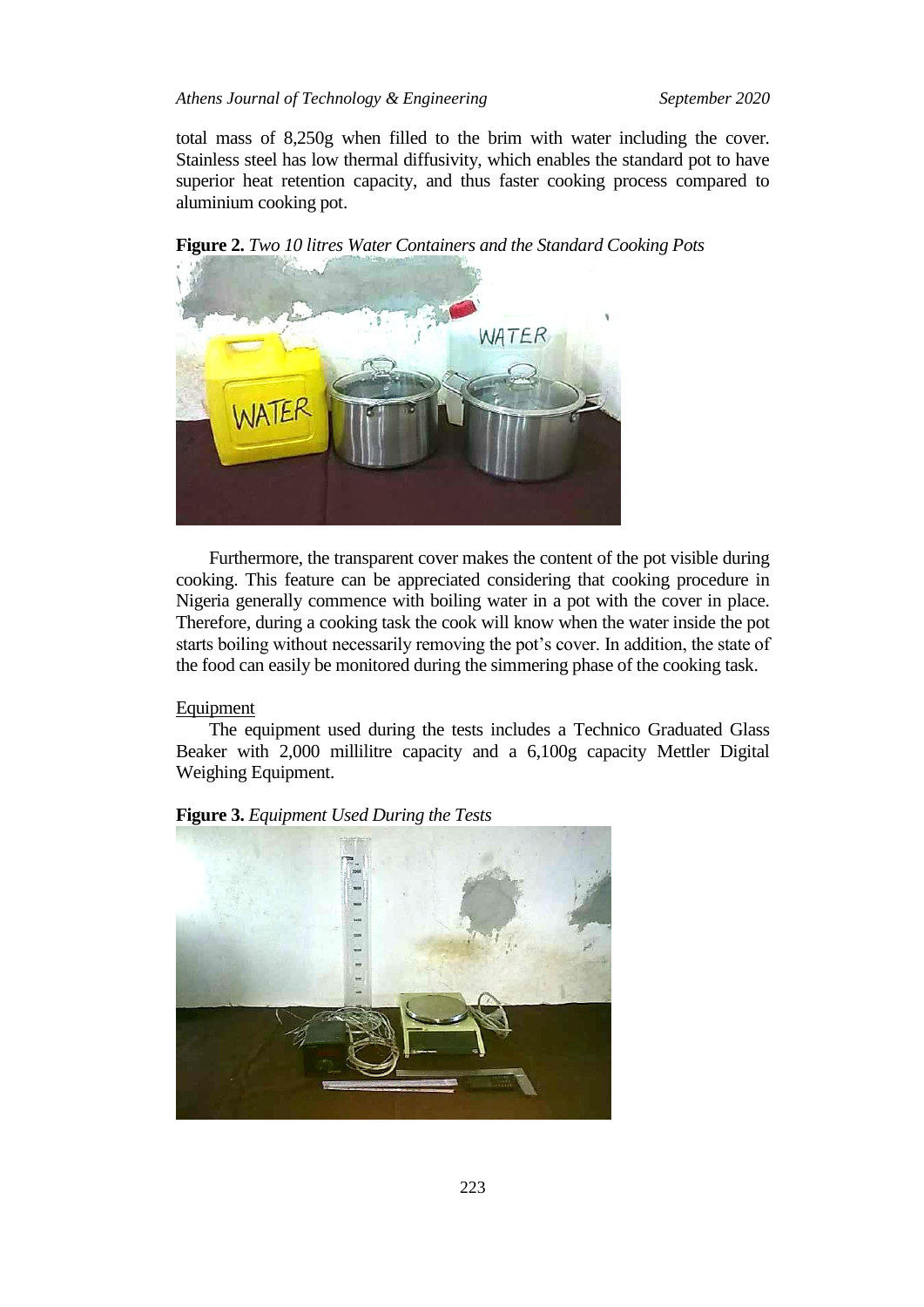Others are Mercury in Glass Thermometers and ECO 96 IND NEWTRONIC 10-point Digital Indicator (Range Type  $K - 50/1200^{\circ}$ C) with 3 Thermocouples as shown in Figure 3.

#### Emission Analyser

Gaseous emissions during the WBTs were measured in collaboration with the Nigeria Institute of Transport Technology (NITT), Zaria - Nigeria with a MASTER NHA-506 EN Automotive Emission Analyser. The analyser used Advanced Non-Dispersive Infrared (NDIR) analysis technology to measure the concentrations of unburnt Hydrocarbons (HC), Carbon Monoxide (CO), Carbon Dioxide  $(CO_2)$ , and Nitrogen Oxide (NO) during the tests. It has a measuring range of 0–9,999 ppm (HC); 0–10% (CO); 0–18% (CO<sub>2</sub>), and 0–5,000 ppm (NO). The measurement accuracy is as follows:

HC:  $\pm$  12 % (abs.) 0~2,000 ppm;  $\pm$  5 % (rel.) 0~2,000 ppm (whichever is larger);  $\pm 10$  % (rel.) 2,001~9,999 ppm.  $\underline{\text{CO:}} \pm 0.06$  % (abs.);  $\pm$  5 % (rel.) (whichever is larger).  $CO_2$ :  $\pm$  0.5 % (abs.);  $\pm$  5 % (rel.) (whichever is larger). NO:  $\pm 25$  % (abs.);  $\pm 4$  % (rel.) (whichever is larger).

### *Experimental Methods*

In order to assess and analyse the capability of the Jatropha and Neem Oils Bio Stoves during various cooking tasks, in comparison with the Kerosene - Cooking Stove the Water Boiling Test (WBT) version 4.2.3 (as modified) and the Controlled Cooking Test (CCT) version 2.0 were conducted with the stoves. The tests were first conducted with the Butterfly Kerosene Stove in order to obtain data and establish the base metrics for comparison with the performance of the two vegetable oils - based Bio Stoves. Meanwhile, all the tests (WBTs and CCTs) were carried out in a simulated kitchen setting within the Thermo-Fluids laboratory of the Department of Mechanical Engineering, Bayero University Kano-Nigeria, from Monday 16 May to Friday 27 May 2016 (excluding Sunday, a total duration of eleven days).

#### Water Boiling Test

The WBT is a simplified simulation of the cooking process. It is intended to measure how efficiently a stove uses fuel to heat water in a cooking pot and the quantity of emissions produced while cooking (GACC 2014). The WBT consist of three phases that immediately follow each other, namely: cold - start high power phase, hot - start high power phase, and the simmer phase. Between each of the three phases, the fuel, water and temperature are weighed by quickly removing the pot and extinguishing the fuel. These measurements of the stove"s performance at both high and low (simmer phase) powers help to simulate what is likely to occur when cooking foods that involve boiling and simmering. This type of cooking is believed to be the most common type of cooking (MacCarty et al. 2010)*.* Figure 4 shows the water boiling test setup with kerosene cooking stove.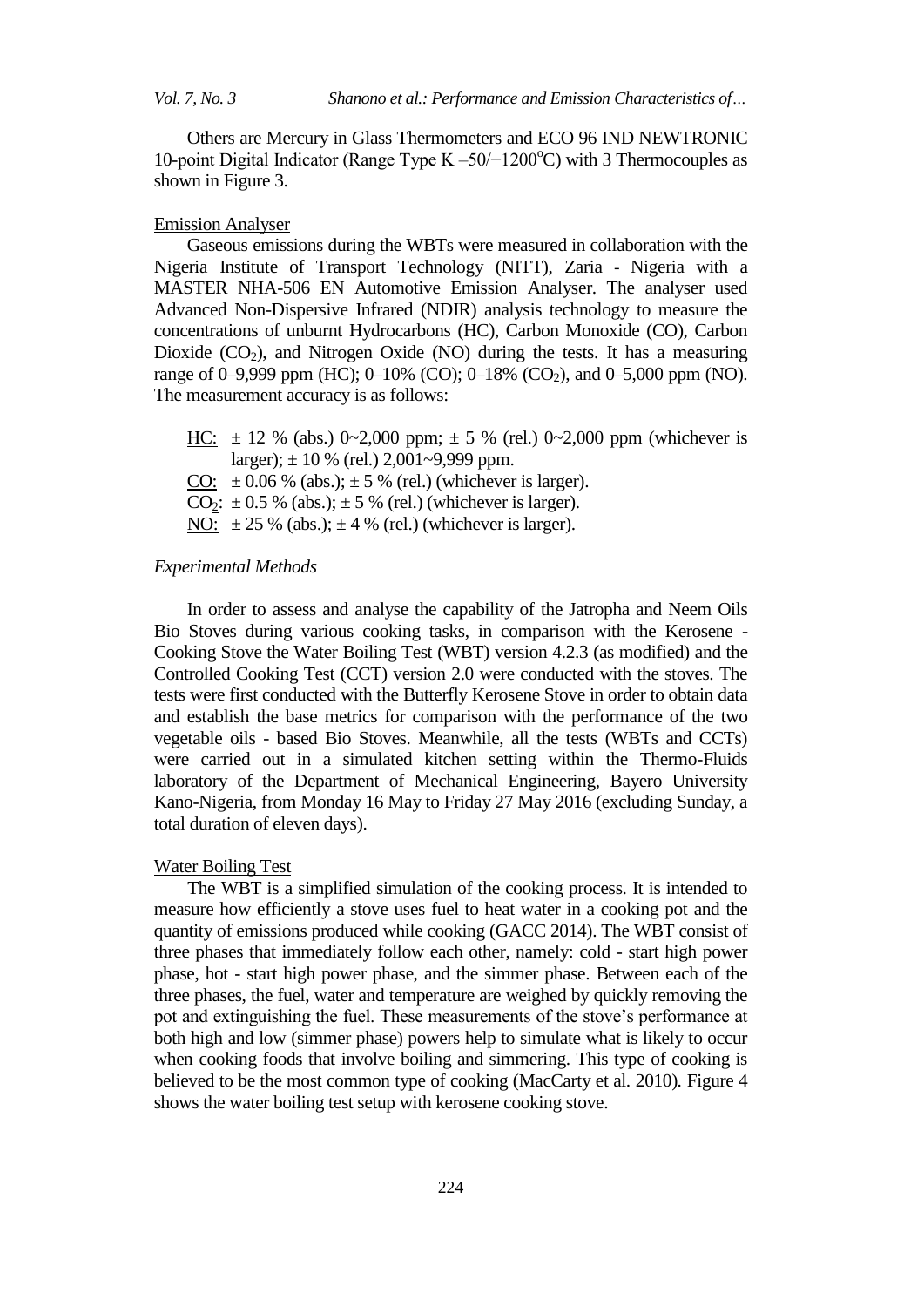

**Figure 4.** *Water Boiling Test Setup with Kerosene Cooking Stove*

Meanwhile, cold - start means the wicks in the cooking stoves were ignited when the stoves were at room temperature. Hot - start on the other hand was conducted after the first phase or cold - start while the stoves were still hot. There is the need to indicate that there is no specific temperature to denote the hotness of the stoves. Therefore, the word "hot" is subjective. The temperature of the stove during hot - start must however be above the ambient temperature.

**Figure 5.** *Water Boiling Test Setup with the Biofuel Cooking Stove*



The water boiling test setup with the biofuel cooking stove is shown in Figure 5. Though the WBT version 4.2.3 makes provision for measuring of the quantity of emissions produced while cooking, it was modified in this study to reflect the types of fuels used during the tests as against firewood upon which the WBT protocol was designed. In addition, the simmer phase was omitted since the CCTs in the study were conducted immediately after conducting the two first phases of the WBT in each stove. To facilitate this, two similar pots with the same characteristics were used. Though the capacity of each pot is more than six litres, 3 litres of water was used for each test. As per the WBT protocol, no lids were used on the pots (MacCarty et al. 2010). The key metrics obtained from the WBTs are specific fuel consumption, heat transfer efficiency, cooking stove power and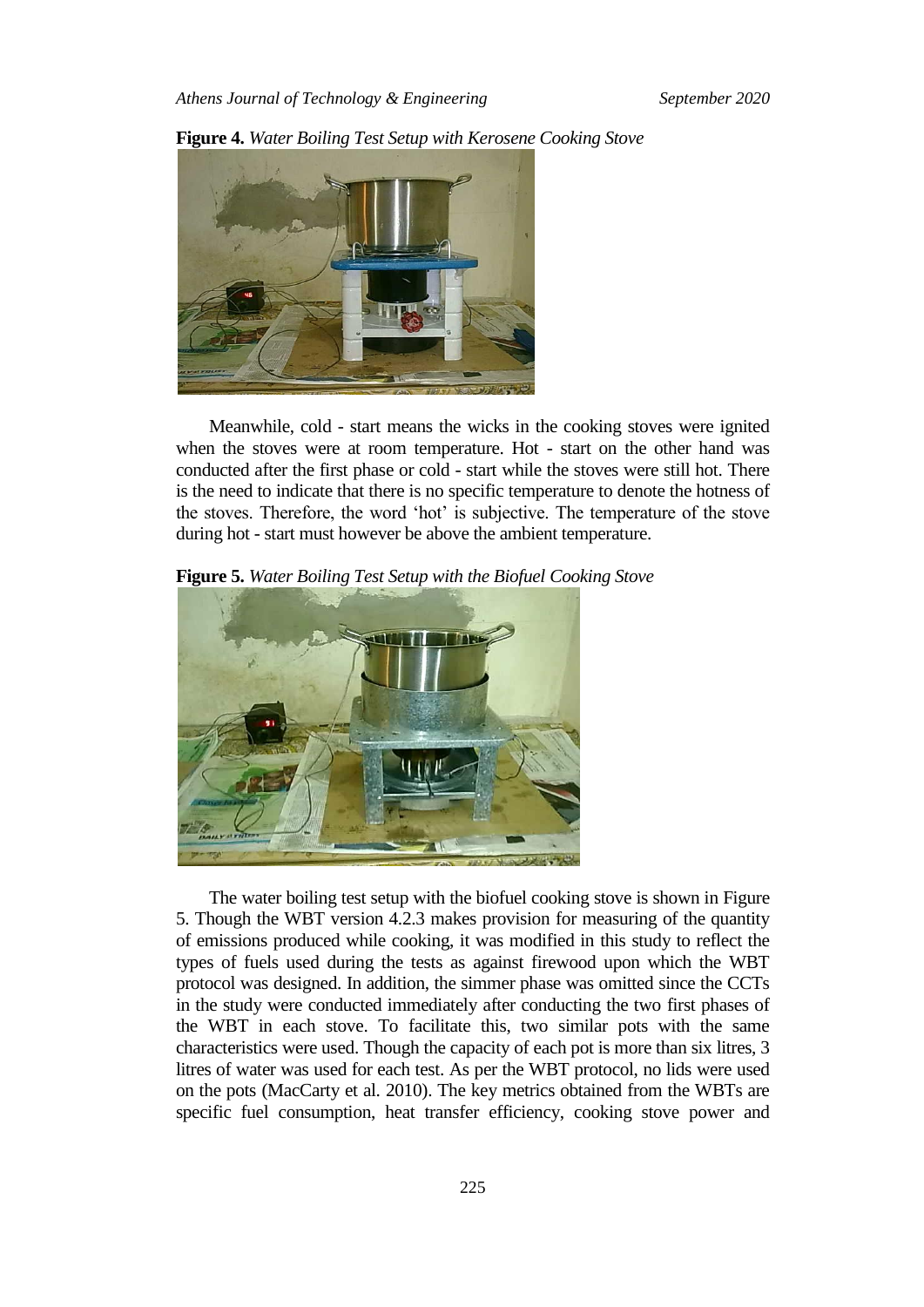emissions generated. The equations for calculating these metrics for both cold-start high-power and hot-start high-power WBTs are similar.

Specific Fuel Consumption (SFC) as defined by the WBT protocol is the fuel required to produce a unit output, whether the output is boiled water, cooked beans, or loaves of bread. (Either for cold-start high-power WBT or hot-start highpower WBT), it is a measure of the amount of fuel/oil required to produce one litre (or kilogram) of boiling water. It is calculated as:

$$
SFC = \frac{m_f}{M_b} \quad \frac{(kg \; fuel)}{(kg \; water)}
$$

Where,  $m_f$  is mass of fuel used in kg, and  $M_b$  is mass of water boiled or remaining or mass of cooked food in kg (Berrueta et al. 2008).

Heat Transfer Efficiency (HTE) is a measure of the fraction of heat produced by the fuel that made it directly to the water in the pot. The remaining energy is lost to the environment (GACC 2014). The equation for calculating HTE is a modified/adapted version of the WBT protocol thermal efficiency equation for wood burning stove and is given as:

$$
HTE = \frac{4.186M_b (T_f - T_i) + 2260 M_v}{m_f x \, LCV} \times 100\%
$$

Where;  $M_b$  is effective mass of water boiled, specific heat of water is 4.186  $J/g^{\circ}C$ ,  $T_f$  is final temperature of water,  $T_i$  initial temperature of water, 2260 is the latent heat of evaporation of water in  $J/g$ ,  $M_v$  is mass of water vaporised in grammes,  $m_f$  is the mass of fuel burnt in grammes, and LCV is the lower calorific value of the fuel in J/g.

The WBT protocol also defines cooking stove power or firepower as a measure of how quickly fuel was burning, and it is reported in Watts (Joules per second). It is a useful measure of the stove's heat output or average power output and is given by;

$$
P = \frac{m_f \, x \, LCV}{(t_f - t_i) \times 60} \quad (Watts)
$$

where  $(t_f - t_i)$  is duration of the boiling task in minutes.

In order to facilitate comparison between tests that may have used water with higher or lower initial temperatures, the WBT protocol recommends adjustment of the result (time to boil) to a standard  $75^{\circ}$ C temperature change (25 $^{\circ}$ C to 100 $^{\circ}$ C).

Thus, Temperature Corrected Time to Boil:

$$
\Delta t^T = \Delta t \times \frac{75}{T_f - T_i} \text{ mins}
$$

Similarly, temperature corrected specific fuel consumption:

$$
SFCT = SFC \times \frac{75}{T_f - T_i} \ kg
$$
 *full kg water*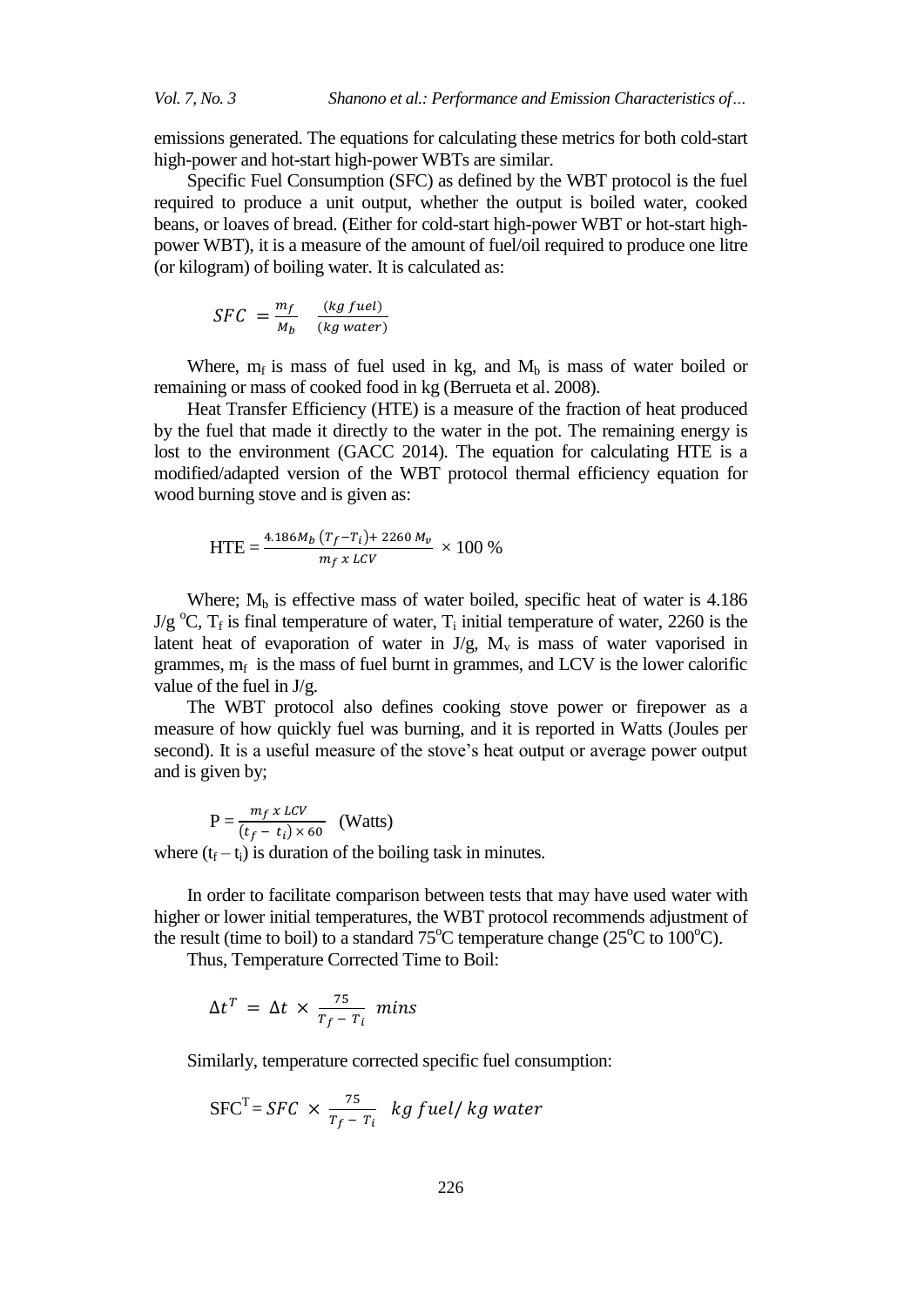The emissions produced during the WBTs, which were measured directly, are average values of unburnt HC,  $CO$ ,  $CO<sub>2</sub>$  and NO.

#### Controlled Cooking Test

The Controlled Cooking Test (CCT) is designed to assess the performance of the improved (new/newly designed) stove relative to the common or traditional stoves that the improved (new) model is meant to replace. Stoves are compared as they perform a standard cooking task that is closer to the actual cooking that local people do every day (Bailis et al. 2004). The CCTs were conducted with the three stoves (kerosene stove, jatropha oil bio stove, and the neem oil bio stove) immediately after the WBTs were completed. This necessitated omission of the simmer phase in the WBTs as earlier stated.

The proprietress of Gaskiya Restaurant was contracted to prepare and cook eight plates of Jollof rice with each of the cooking stove with the appropriate test fuel. Gaskiya Restaurant is a private food, snacks and drinks eatery joint that serve students, academic staff and non-academic staff of the main (new) campus, Bayero University Kano - Nigeria. It is located in the students" mini-market within the University community, and the proprietress was very much conversant with the butterfly kerosene stove. However, in line with the CCT version 2.0 testing procedure as outlined in (GACC 2004), her knowledge on its basic operation was confirmed few days prior to commencement of the tests.

Subsequently, the operation of the two newly designed and fabricated bio stoves were demonstrated to her. She then had a hands-on experience on the stoves. The two components of the Bio Stoves that amazed her are the wick pipes control system (which is a lever mechanism as against the rack and pinion in the kerosene stove), and the pot skirt. The only training per se, was the requirement that whenever the cooking task begins, she should place the cooking pot concentrically within the pot skirt in order to maintain uniform clearance from the pot to the skirt all-round the pot skirt.

The same quantity of rice (1,000g) and condiments (350g) were cooked during each cooking task. This quantity of rice when done was enough to be served to eight grown up persons, each in an expanded polystyrene take away plate. Meanwhile fried pieces of chicken and the salad, which were prepared separately and does not form part of the CCT calculation were served with the rice. The objective measure of "when the meal is done" was left for the cook to indicate since she had been in the restaurant business for over twenty-years. In each cooking task therefore, she simply indicates that "the meal is done" and the time was recorded. The CCT cooking task concluding procedure was then followed accordingly. Figure 6 shows the cooking in progress.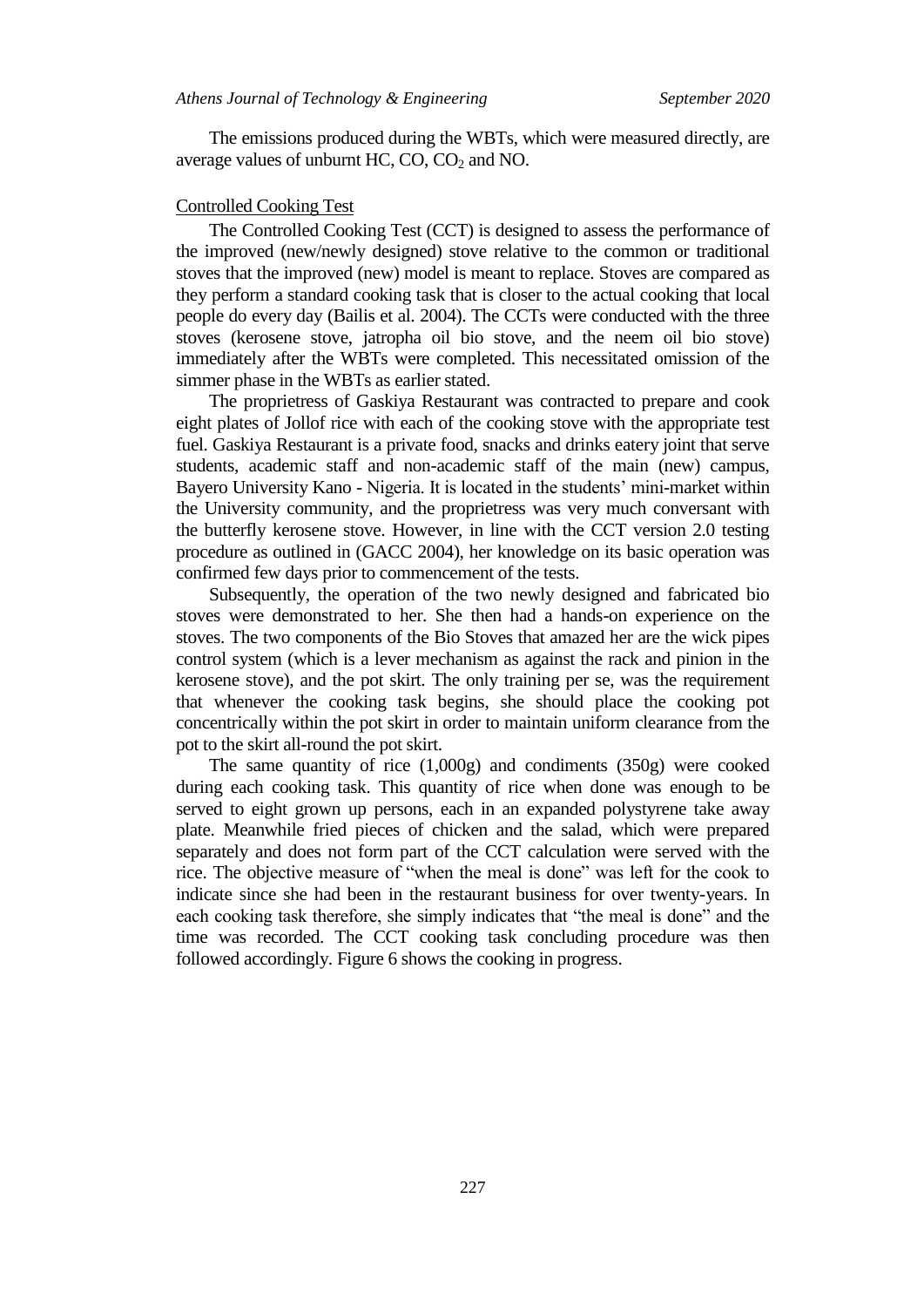**Figure 6.** *The Controlled Cooking in Progress*



The CCT version 2.0 states that specific fuel consumption is the principal indicator of stove performance for the CCT. It tells the tester the quantity of fuel required to cook a given amount of food for the standard cooking task. It is calculated as a simple ratio of fuel to food;

$$
SFC = \frac{mass\ of\ fuel\ consumed\ in\ grammes}{mass\ of\ cooled\ food\ in\ kilogrammes}
$$
  

$$
SFC = \frac{m_f}{M_{f_d}} \times 1000\ gfuel/kg\ cooled\ food
$$

 $m_f$  is the mass of fuel consumed during the cooking task, and  $M_{fd}$  is the mass of food cooked (GACC 2004).

Total Cooking Time  $(\Delta t)$  is also an important indicator of stove performance in the CCT protocol. Depending on local conditions and individual preferences, stove users may value this indicator more or less than the fuel consumption indicator (Bailis et al. 2004). This is very true as correlated by the proprietress of Gaskiya Restaurant. She stated that; "irrespective of the quantity of food to be prepared and the amount of fuel to be consumed during a cooking task, a stove that enables me to complete the task in the shortest possible time is what I desire. This is because during peak hours of my business (1,300 hours to 1,500 hours), my customers expect me to serve their meals immediately after placing an order".

Thus a student or lecturer just out from the lecture hall feeling very tired and hungry, would not take it kindly if told to wait for some time before he/she is served a meal, because the food is not yet ready.

Figure 7 shows salad cream being added to the food, while in Figure 8 the food was ready to be served.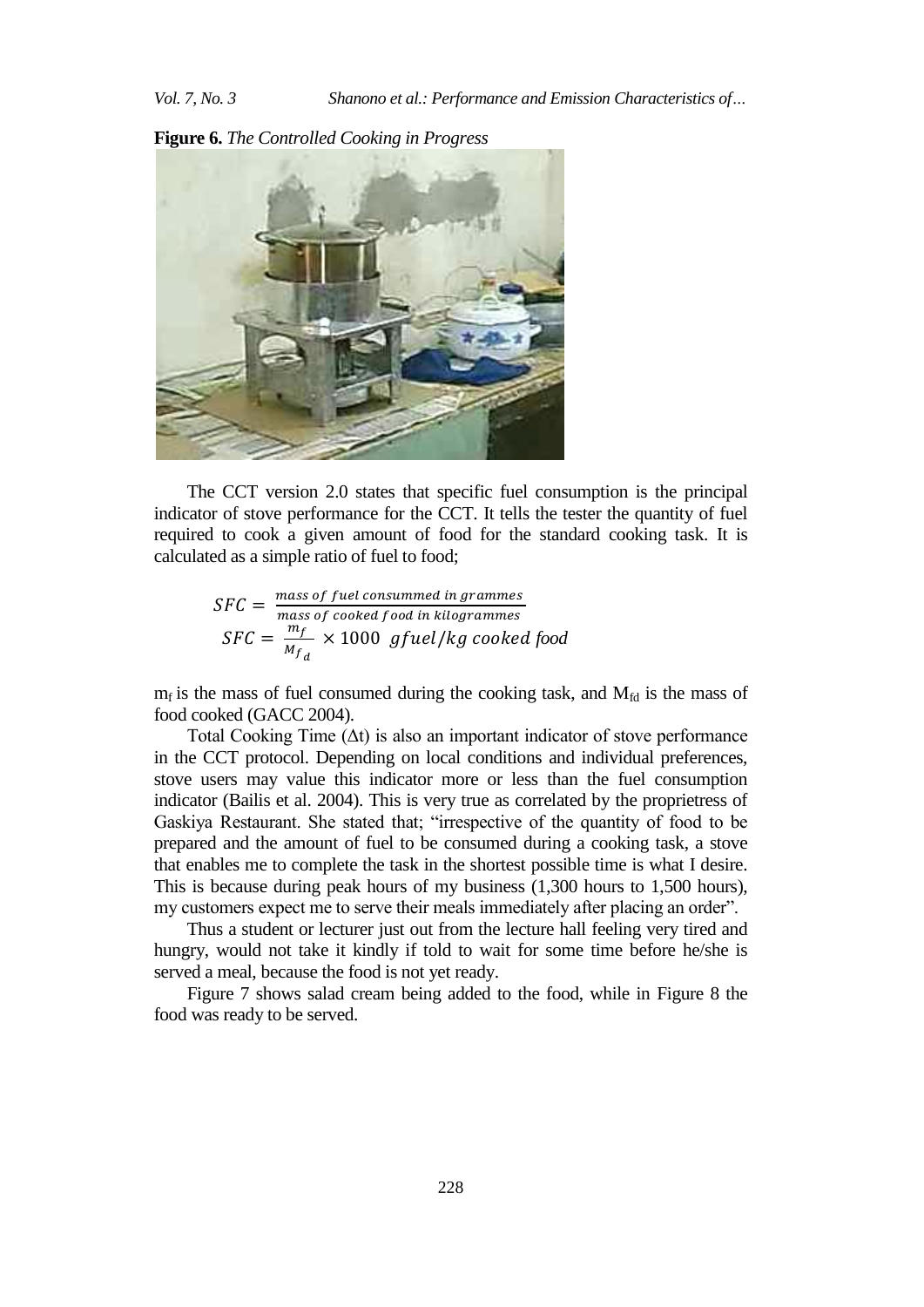# **Figure 7.** *Salad Cream Being Added to the Cooked Food*



The total cooking time was calculated as a simple clock difference:

 $\Delta t = t_f - t_i$ 

where  $t_i$  and  $t_f$  are the initial/start and final/finish times of cooking in minutes.

## **Figure 8.** *Food Ready to be served*



# **Results and Discussion**

For convenience, abbreviations of names of the stoves were mostly used in discussion of the results. Accordingly, BFS denote the Butterfly Cooking Stove, JOBS represents the Jatropha Oil Bio Stove, and NOBS indicates Neem Oil Bio Stove.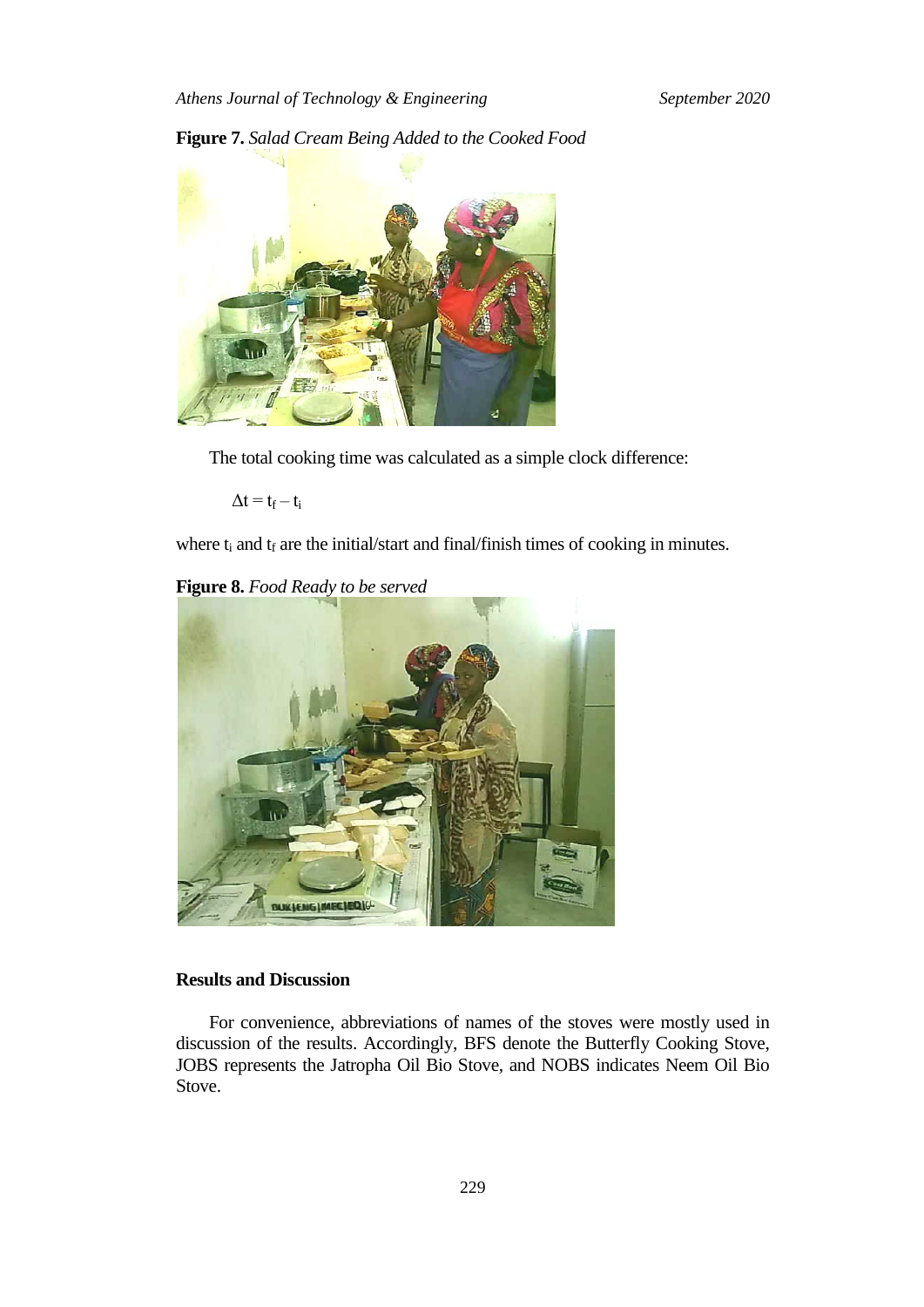*Water Boiling Tests* 





**Figure 10.** *Temperature Corrected Specific Fuel Consumption of the BFS, JOBS, and NOBS during the High Power, Hot–Start Water Boiling Tests*



Figure 9 shows comparison of the temperature corrected specific fuel consumption of the Butterfly Kerosene Stove and the Bio Stoves when tested with the corresponding fuel/fuel oil blends during the High Power Cold*–*Start Water Boiling Tests. The Temperature Corrected Specific Fuel Consumption  $(SFC<sup>T</sup>)$ recorded for the BFS was 0.042 g fuel/g boiled water, the NOBS while combusting BN30 consumed similar amount of g fuel/g boiled water. The two bio stoves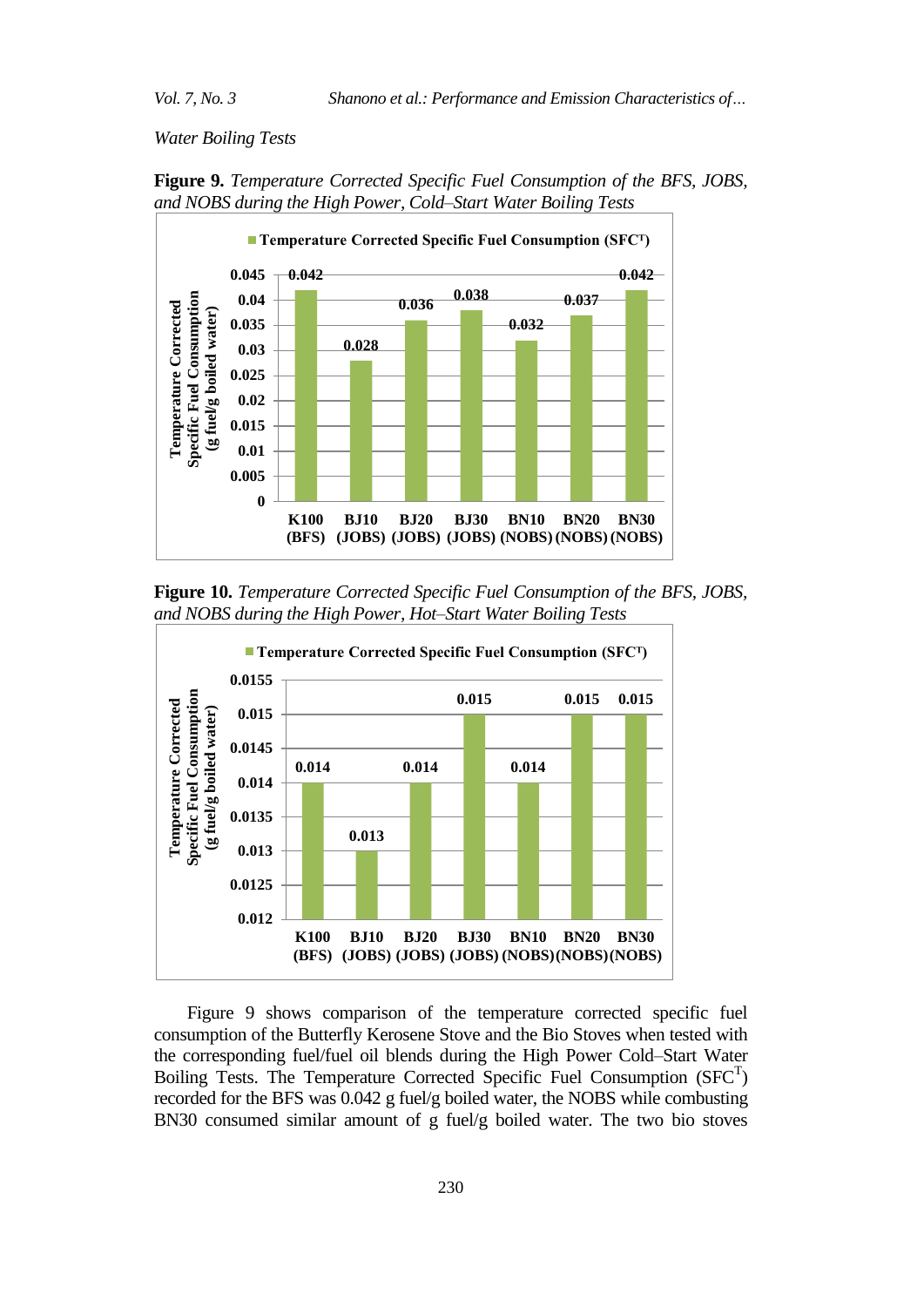consumed fewer amounts of BJ10, BJ20, BJ30, BN10, and BN20 fuel oil blends, with JOBS being the least consumer while combusting BJ10 fuel oil blend (0.028) g fuel/g boiled water) compared to the BFS.

Figure 10 meanwhile represent values of the temperature corrected specific fuel consumption of the stoves during the High Power Hot*–*Start Water Boiling Tests. In these tests, similar amount of  $SFC<sup>T</sup>$  (0.014 g fuel/g boiled water) was recorded for the JOBS (BJ20), NOBS (BN10), and the BFS (K100). However, the two bio stoves (JOBS and NOBS) proved to be the highest fuel consumers (0.015) while combusting BJ30, BN20, and BN30. Meanwhile, the JOBS (BJ10) had the least SFC<sup>T</sup> (0.013 g fuel/g boiled water) when compared with the base metric.

Figures 11 and 12 indicate comparison of the heat transfer efficiencies of the BFS, JOBS and NOBS when tested with the respective fuel/fuel oil blends in the cold start and hot start water boiling tests respectively.

**Figure 11.** *Heat Transfer Efficiencies of the BFS, JOBS, and NOBS in the High Power, Cold–Start Water Boiling Tests*



The Heat Transfer Efficiency (HTE) of BFS during the tests was 35.9%, the four fuel oil blends (BJ20, BJ30, BN20, and BN30) each produced lower values of HTEs (34.6%, 33.7%, 33.96%, and 33.2% respectively) than the base metric. However, the JOBS (BJ10) had the highest HTE of 39.7%, which was followed by the NOBS (36.6%) while combusting BN10 fuel oil blend.

In the hot–start boiling tasks, the BFS had the least HTE of 66.13% compared to the two bio stoves. The JOBS when tested with BJ10 fuel oil blend had the highest HTE of 69.92%, while BN10, BJ20, BJ30, BN20, and BN30 each produced 69.45%, 68.36%, 68.22%, 68.2%, and 68% when combusted in the NOBS, JOBS, JOBS, NOBS, and NOBS respectively.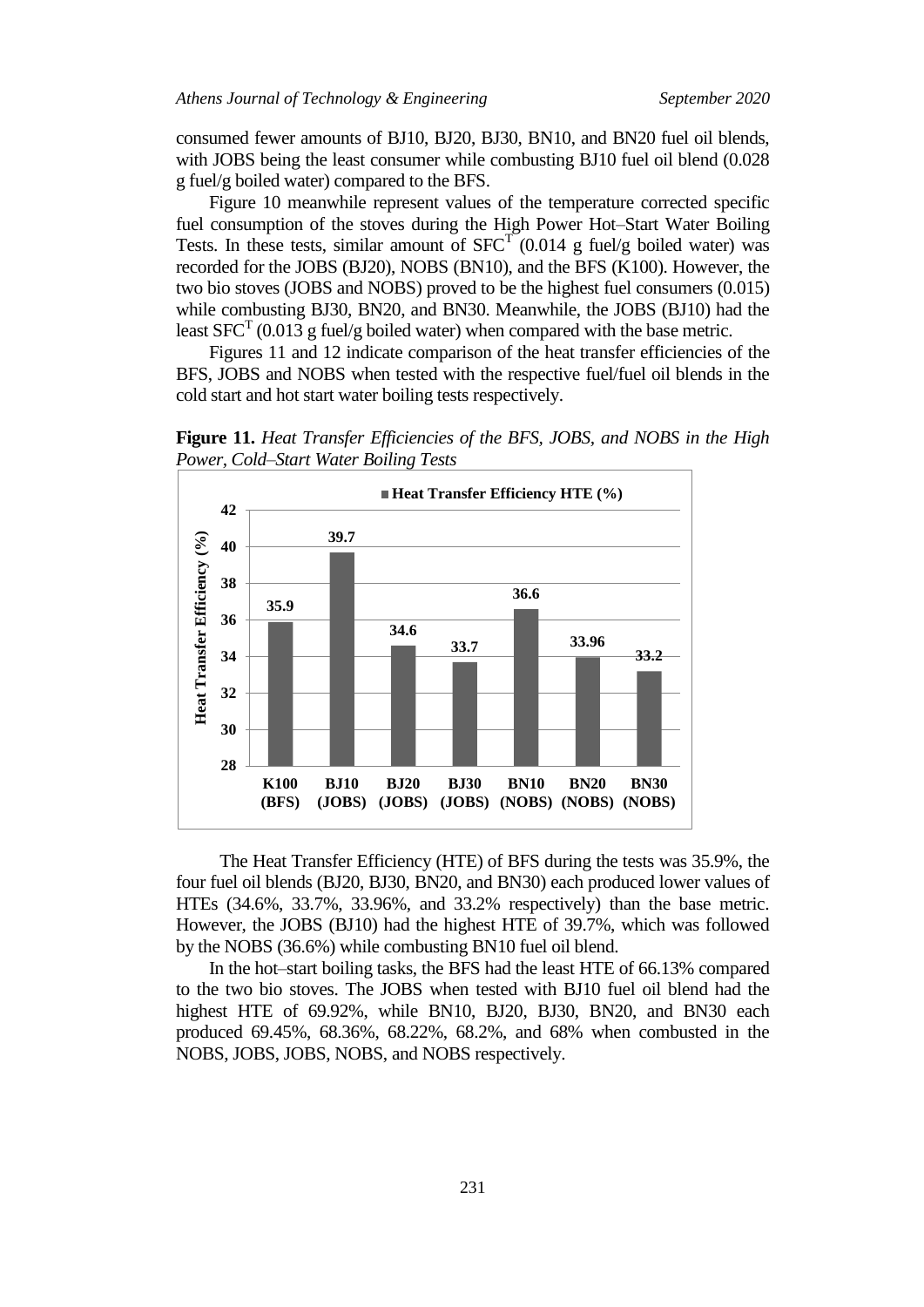**Figure 12.** *Heat Transfer Efficiencies of the BFS, JOBS, and NOBS in the High Power, Hot – Start Water Boiling Tests*



These results indicated that based on heat transfer efficiency considerations, the Bio stoves were better suited for hot start water boiling tasks with the six fuel oil blends as fuels and were more efficient than the Butterfly Kerosene - Cooking stove in the hot start boiling operation.

Generally, all the three stoves recorded higher heat transfer efficiencies in the hot start than in the cold start boiling tests. Moreover, the high thermal conductivities and heat capacities of the fuel oil blends, in addition to the pot skirts, could have contributed to the higher heat transfer efficiencies of the Bio stoves compared to the Butterfly stove, in spite of their lower heating values than the kerosene fuel as enunciated by Shanono et al. (2017).

Figures 13 shows the comparisons of the values of firepower for the cooking stoves at cold*–*start water boiling tests. The combustion of two fuel oil blends (BJ10 and BJ20) in these tests, produced 2.7 kW firepower from the JOBS bio stove at different times. This firepower was equivalent to that produced from the combustion of K100 in the BFS. Meanwhile, more than 2.2 kW average power output each, was produced from combustion of the remaining fuel oil blends; the least being 2.1 kW, which was obtained from combustion of BN30 in the NOBS.

There was significant drop in the firepower produced from the base metric (BFS) from 2.7 kW in the cold–start to 1.95 kW in the hot–start tests. Three fuel oil blends produced more than this value from their combustion; 2.1 kW (BJ10), 2.19 kW (BJ20), and 1.97 kW (BN10) in the corresponding bio stoves. Similarly, the combustion of the other three fuel oil blends produced firepower values of 1.9 kW (BJ30), 1.87 kW (BN20), and 1.94 kW (BN30) in their respective stoves, which were lower than that produced from combustion of the base metric in the BFS.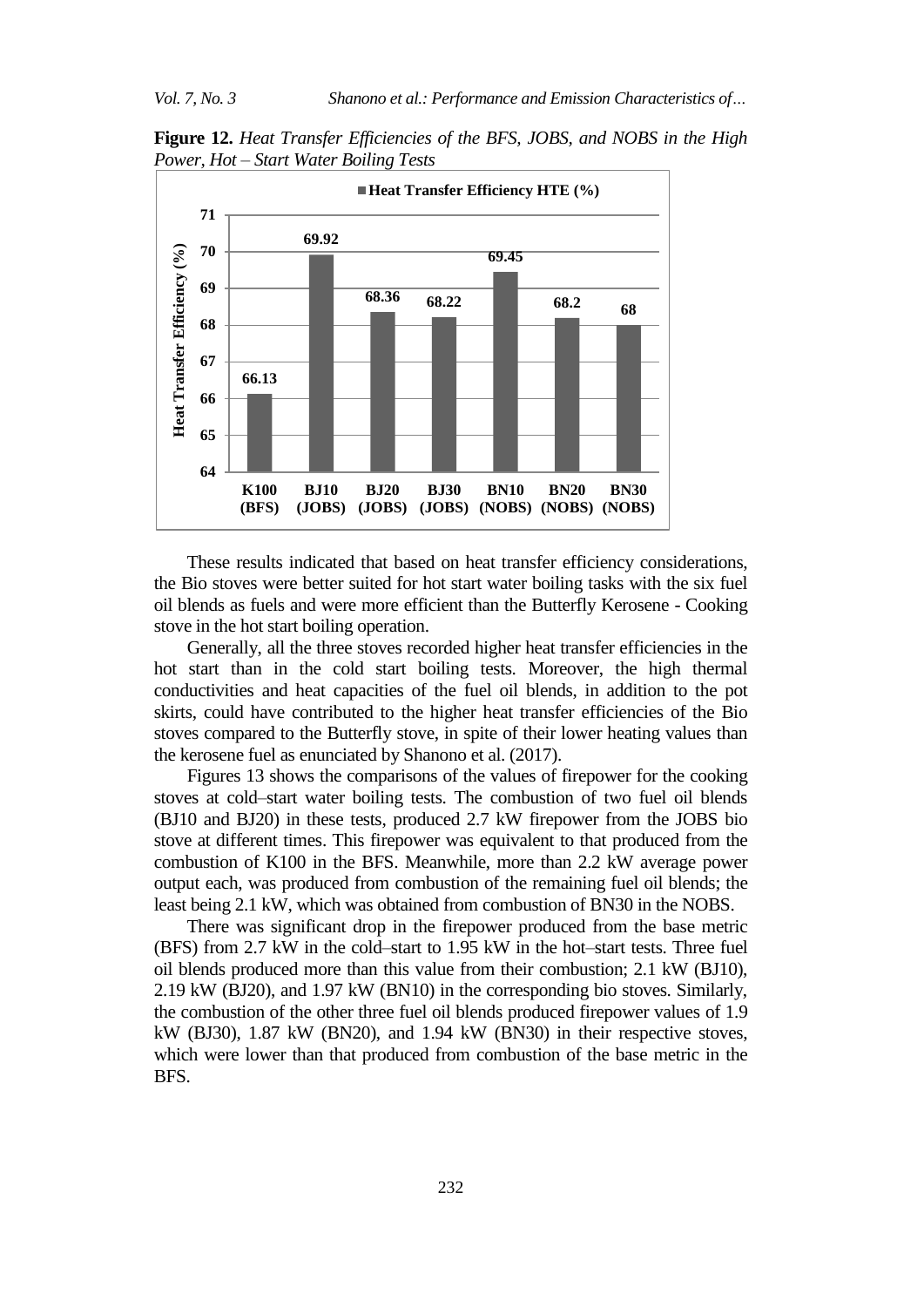

**Figure 13.** *Firepower of the BFS, JOBS, and NOBS in the High Power, Cold– Start Water Boiling Test*

**Figure 14.** *Firepower of the BFS, JOBS, and NOBS in the High Power, Hot–Start Water Boiling Tests*



# *Controlled Cooking Tests*

Figure 15 represents values of the Specific Fuel Consumption (SFC) and the total cooking time indicators for the three stoves studied, which were tested with the respective fuel/fuel oil blends in the controlled cooking performance tests. The base metric, while combusting kerosene consumed 47.1 g fuel/kg cooked food in 36 seconds. The NOBS (BN20) had similar performance characteristics with the BFS.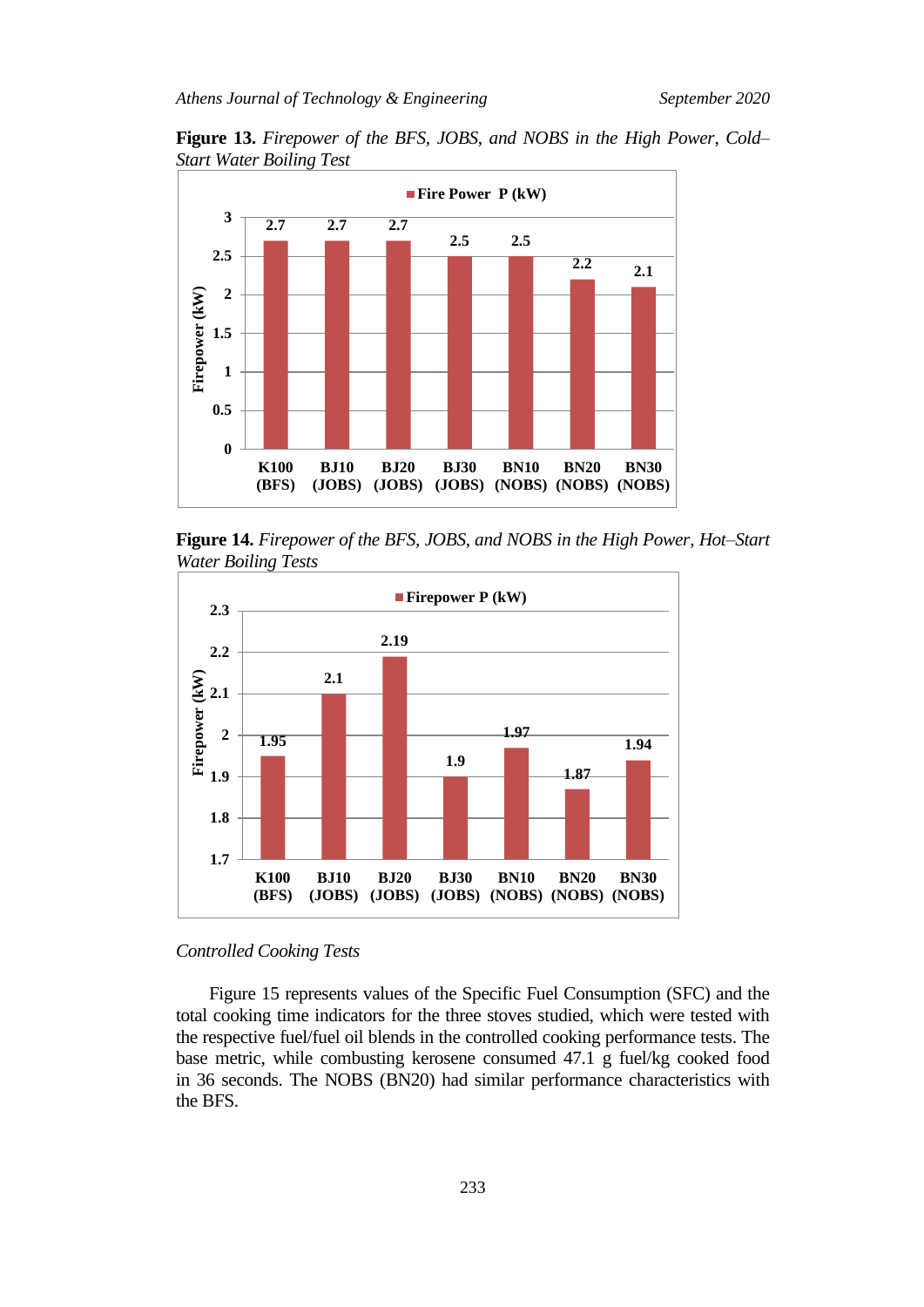Meanwhile, the JOBS was recorded to have both the least SFC of 43.37 g fuel/kg cooked food and total cooking time of 30 seconds when utilised with the BJ10 fuel oil blends. The next stove with least values was the same JOBS with BJ20 as fuel (44.19 g fuel/kg cooked food in 33 seconds), and then NOBS while combusting BN10 fuel oil blend (46.17 g fuel/kg cooked food in 34 seconds). The NOBS as always has the highest specific fuel consumption and longer cooking time when fuelled with the BN30 fuel oil blend (48.75 g fuel/kg cooked food in 39 seconds).

Generally, the JOBS when fuelled with BJ10 and BJ20 fuel oil blends, and the NOBS fuelled with BN10 had superior performance characteristics (least fuel consumption and shorter cooking time) than the Butterfly kerosene - cooking stove in the CCT. It is worth mentioning that the performances of the three cooking stoves in the Controlled Cooking Tests were similar to their Temperature Corrected Specific Fuel Consumption performances in the Water Boiling Tests, if both the Cold - Starts and Hot - Starts were considered.

**Figure 15.** *Specific Fuel Consumption and Total Cooking Time of the BFS, JOBS, and NOBS during the Controlled Cooking Tests*



# *Emissions*

The emissions analysed were the average values of unburnt Hydrocarbons (HC), Nitrogen Oxide (NO), Carbon Dioxide  $(CO<sub>2</sub>)$ , and Carbon Monoxide  $(CO)$ produced during the Water Boiling Tests.

Figure 16 shows the average values of HC and NO emissions obtained from boiling 2.5 litres of water with the butterfly stove and the bio stoves. The JOBS fuelled with BJ10 fuel oil blend recorded the highest level of unburnt hydrocarbons emission of 24 ppm HC and 1 ppm NO. This was followed by the base metric (BFS) with 14 ppm HC and 1 ppm NO, and the NOBS (BN10) with 14 ppm HC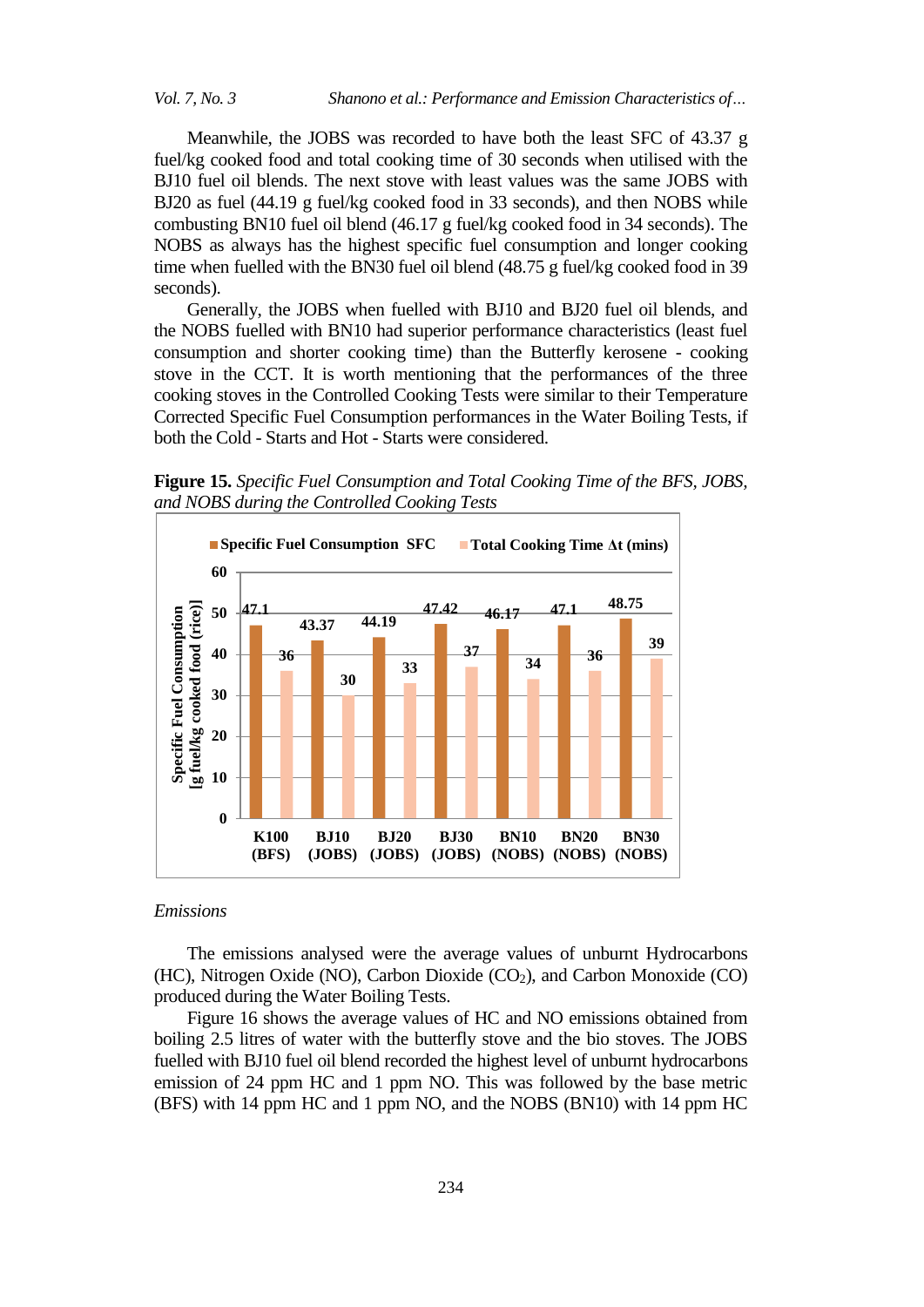and 5 ppm NO. Meanwhile the JOBS when fuelled with BJ20 and BJ30 produced the cleanest emissions of 0 ppm HC and 0 ppm NO each. The next cleanest emission of 1 ppm HC and 0 ppm NO was produced by the NOBS while combusting the BN30 fuel oil.

**Figure 16.** *Concentration of Unburnt Hydrocarbons and Nitrogen Oxide, Emitted from the BFS, JOBS, and NOBS during the WBTs*



**Figure 17**. *Concentration of Carbon Monoxide and Carbon Dioxide emitted from the BFS, JOBS, and NOBS during the WTBs*



Figure 17 on the other hand indicates the average values of  $CO<sub>2</sub>$  and  $CO$ emissions produced during the same performance task as in figure 16. The base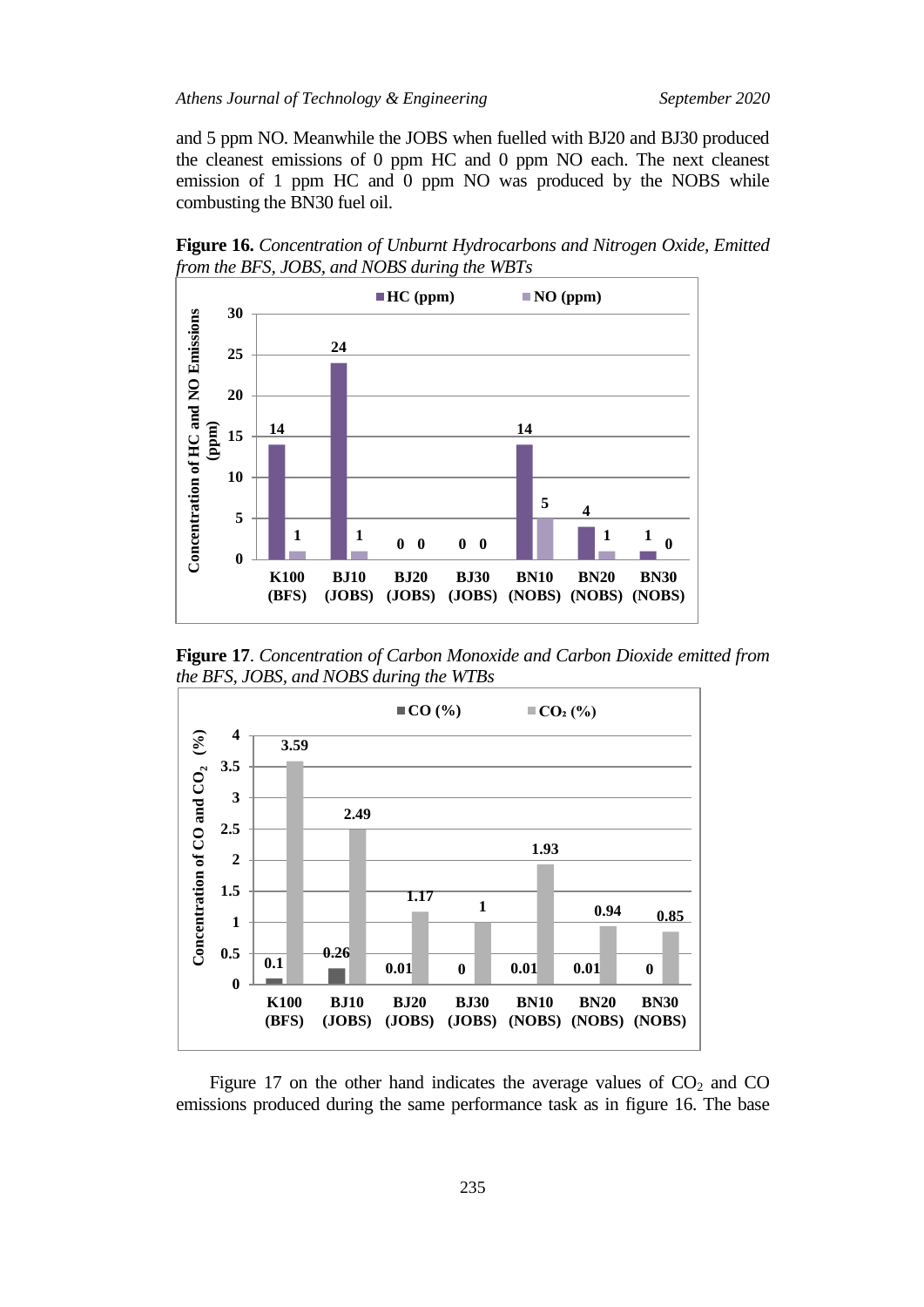metric was recorded to have the highest  $CO<sub>2</sub>$  emission level of 3.59% while combusting kerosene, this was followed by the JOBS (BJ10) with 2.49%. The two stoves swapped positions on CO emissions with the JOBS (BJ10) emitting 0.26% and the BFS (K100) producing 0.1%.

The emissions of unburnt hydrocarbons indicate incomplete combustion and the vapours can be harmful if inhaled. The 100-year Global Warming Potential (GWP) of HC is approximately 12 times that of  $CO<sub>2</sub>$  (Edwards and Smith 2002). Nitrogen oxide is an ozone precursor and when dissolved in atmospheric moisture can result to acid rain. It is (believed) to be greenhouse neutral and as such, the Intergovernmental Panel on Climate Change (IPCC) does not present a GWP for it (MacCarty et al 2008, Forster and Ramaswamy 2007). CO is one of the primary products of incomplete combustion. It has a GWP of 1.9 times that of  $CO<sub>2</sub>$  and is a large contributor to the localised air pollution in urban areas (MacCarty et al. 2008).

It can be asserted from the GWP ratings of especially HC and CO in relation to  $CO<sub>2</sub>$  as outlined above, and the analyses of results of the emissions generated by the three stoves tested, that the cleanest and less harmful fuel/fuel oil blend when combusted in the respective cooking stove was the BJ30 fuel oil blend. This was followed in consecutive order by; BN30, BJ20, and BN20. The culprits were BJ10, BFS, and BN10. Analyses of the results also indicated that as the blend ratios of the vegetable oils increased in the kerosene/oil blends, the amount of harmful emissions generated from combustion of these fuel oil blends reduced.

### **Conclusions**

The combustion of fossil and solid biomass fuels in cooking stoves lead to indoor air pollution, and the concentration of carbon dioxide and other products of incomplete combustion in the atmosphere. Others are global warming, and desertification and drought as consequences of deforestation.

The utilisation of vegetable oils and their derivatives as fuels in liquid biofuels cooking stoves could significantly reduce the aforementioned problems. This manifested in the performance tests carried out on the Jatropha Oil Bio Stove and the Neem Oil Bio Stove in comparison with the performance of the Butterfly Kerosene Cooking Stove.

The results indicated that based on heat transfer efficiency considerations, the Bio stoves were better suited for hot start water boiling tasks with the six fuel oil blends as fuels and were more efficient than the Butterfly Kerosene - Cooking stove in the hot start boiling operation. Generally, all the three stoves recorded higher heat transfer efficiencies in the hot start than in the cold start boiling tests.

It can be asserted from the GWP ratings of especially HC and CO in relation to  $CO<sub>2</sub>$  and the analyses of results of the emissions generated by the three stoves tested, that the two Bio Stoves, JOBS and NOBS, produced the cleanest and less harmful emissions than the BFS during the water boiling tests. The results also indicated that as the blend ratios of the vegetable oils increased in the kerosene/oil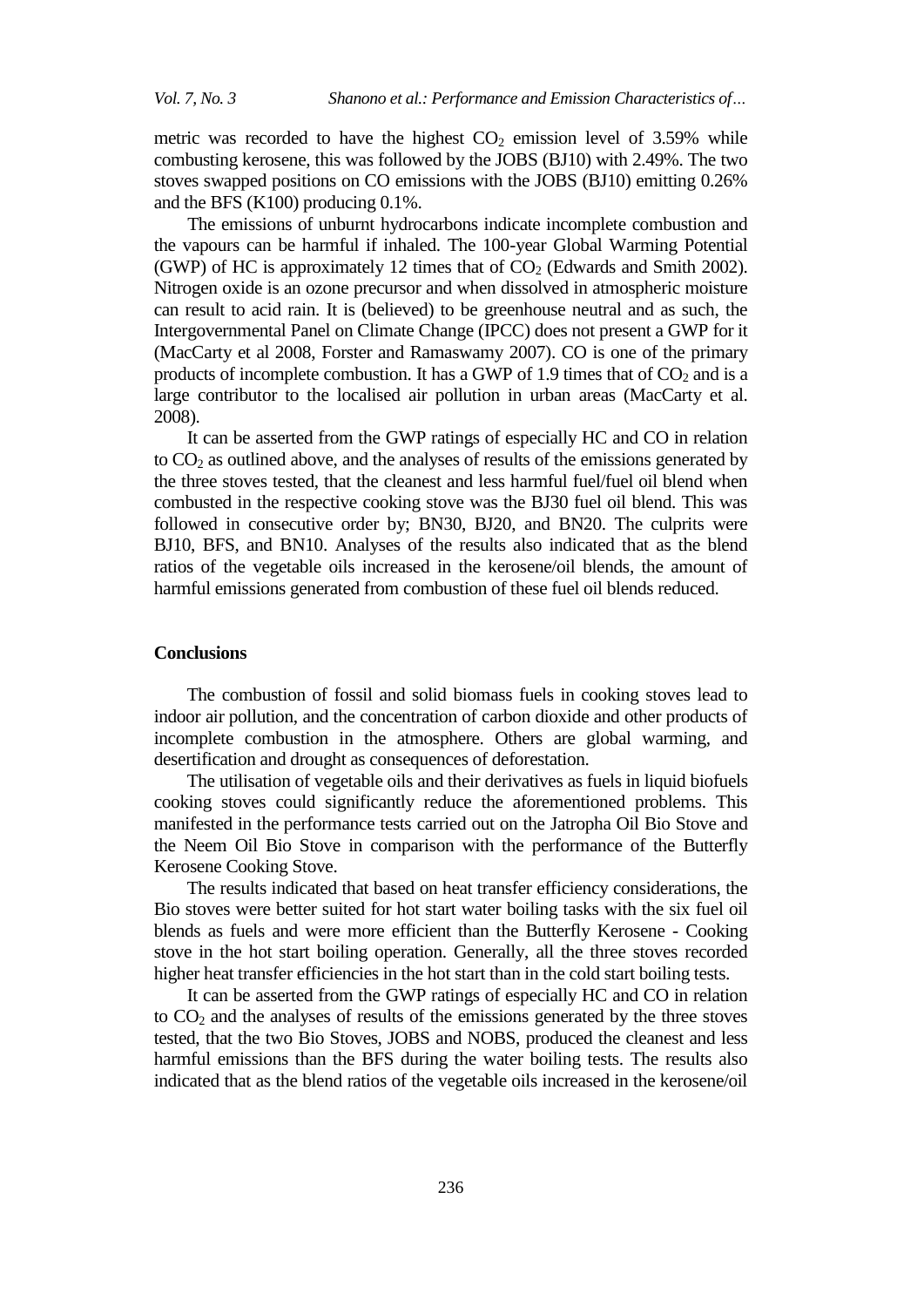blends, the amount of harmful emissions generated from combustion of these fuel oil blends reduced.

#### **Recommendations**

It is recommended that further research studies should be carried out on the following:

- i. The utilisation of bio ethanol/jatropha oil blends as fuels in the Bio Stoves for cooking purposes.
- ii. The utilisation of bio ethanol/neem oil blends as fuels in the Bio Stoves for cooking purposes.

## **References**

- Bailis R, Ogle D, Still D, Smith KR, Edward R (2004) *The water boiling test version 1.5*. Berkeley, California: University of California-Berkeley*.*
- Berrueta VM, Edwards RD, Masera OR (2008) Energy performance of wood-burning cook stoves in Michoacan, Mexico. *Renewable Energy* 33(5): 859–870.
- Bryden, M., Still, D., Scott, P., Hoffa, G., Ogle, D., Bailis, R. and Goyer, K. (2005). Design Principles for Wood Burning Cook Stoves, Aprovecho Research Center/Shell Foundation/Partnership for Clean Indoor Air, USEPA EPA-402 – K – 05\_004.
- Charron D (2005) The ecostove getting rid of nearly 90% of kitchen wood smoke. *Boiling Point* 50:1–41.
- Edwards RD, Smith KR (2002) *Carbon balances, global warming commitments and health implications of avoidable emissions from residential energy use in China; evidence from an emissions database*. Presented at the Air Pollution as a Climate Forcing: A Workshop.
- Forster P, Ramaswamy V (2007) Changes in atmospheric constituents and in radiative forcing. Retrieved from: https://bit.ly/31ARkHO.
- GACC (2004) *Controlled cooking test version 2.0*. Retrieved from: http://cleanstoves.org/ technology \_and fuels/testing/protocols.html. [Accessed 6 June 2016].
- GACC (2014) *The water boiling test version 4.2.3: cook stove emissions and efficiency in a controlled laboratory setting*. Retrieved from: https://www.cleancookingalliance. org/binary-data/DOCUMENT/file/000/000/399-1.pdf. [Accessed 7 June 2016].
- Jetter JJ, Kariher P (2009) Solid-fuel household cook stoves: characterization of performance and emissions. *Biomass and Bio Energy* 33(2): 294–305.
- Khan MY, Khan FA, Beg MS (2013) Ethanol-kerosene blends: fuel option for kerosene wick stove. *International Journal of Engineering Research and Applications* 3(1): 464–466.
- MacCarty N, Ogle D, Still D, Bond T, Roden C (2008) A laboratory comparison of the global warming impact of five major types of biomass cooking stoves. *Energy for Sustainable Development* XII(2): 56–65.
- MacCarty N, Still D, Ogle D (2010) Fuel use and emissions performance of fifty cooking stoves in the laboratory and related benchmarks of performance. *Energy for Sustainable Development* 14(3): 161–171.